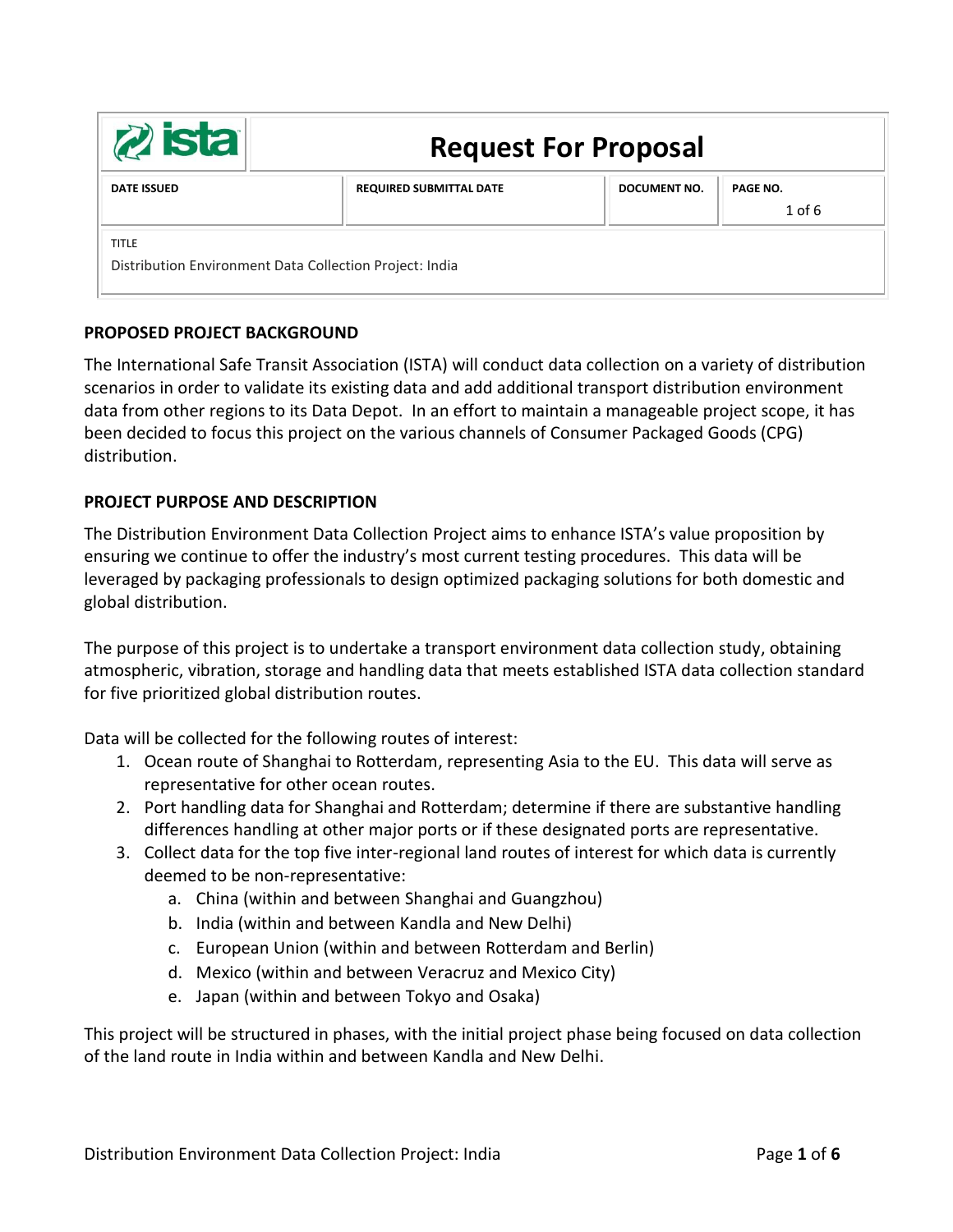# **SCOPE OF WORK SOUGHT IN THIS REQUEST FOR PROPOSAL**

The work sought in this RFP is the creation of a technical report detailing the transport modes, storage, and handling involved in the distribution of CPGs, including "last segments", in the land route in India within and between Kandla and New Delhi. The report shall take into account existing literature but will primarily focus on field measurements collected in compliance with the ISTA Data Collection Standards for shock, vibration and atmospheric conditions, which are available upon request.

It is expected that the provider will have representatives follow the supply chain of at least three CPG companies (approved by ISTA), that operate in India, and are shipping products representative of CPGs moving within India that are utilizing the below modes and channels within the route of interest.

A final report will be provided to ISTA detailing all the locations, routes, modes and channels surveyed. It will also present text descriptions, pictures and videos (where possible), of the supply chains, package/product type and CPG producers studied along with recorded data measurements documenting the hazards incurred in the various modes of transport, handling, and storage methodologies employed for distributing CPGs within the land route in India within and between Kandla and New Delhi.

These are the modes to be observed, measured and documented, if they exist within the land route in India within and between Kandla and New Delhi:

- 1. Rail
- 2. Road
	- a. Full Truck
	- b. Less-Than-Truckload (LTL)
	- c. Parcel Delivery
	- d. Other vehicles which represent a predominate means of moving packaged-products. This could vary depending on regions of study.

These are the channel types to be observed, measured and documented, if they exist within the land route in India within and between Kandla and New Delhi:

- 1. Port to Import DC (Kandla)
- 2. Manufacturer to DC (Kandla to New Delhi)
- 3. DC to Retail (New Delhi)
- 4. DC to Warehouse/Supplier to Retail (New Delhi)
- 5. Last-segment delivery (New Delhi)

## **DELIVERABLES**

The Scope of Work states requirements for the project, including the services and the tangible work products to be delivered, and the tasks ISTA has identified as necessary to meet those requirements. Proposals should be tailored specifically to the project at hand. ISTA reserves the right, however, to modify specific requirements, based on changed circumstances, the proposal selection process, and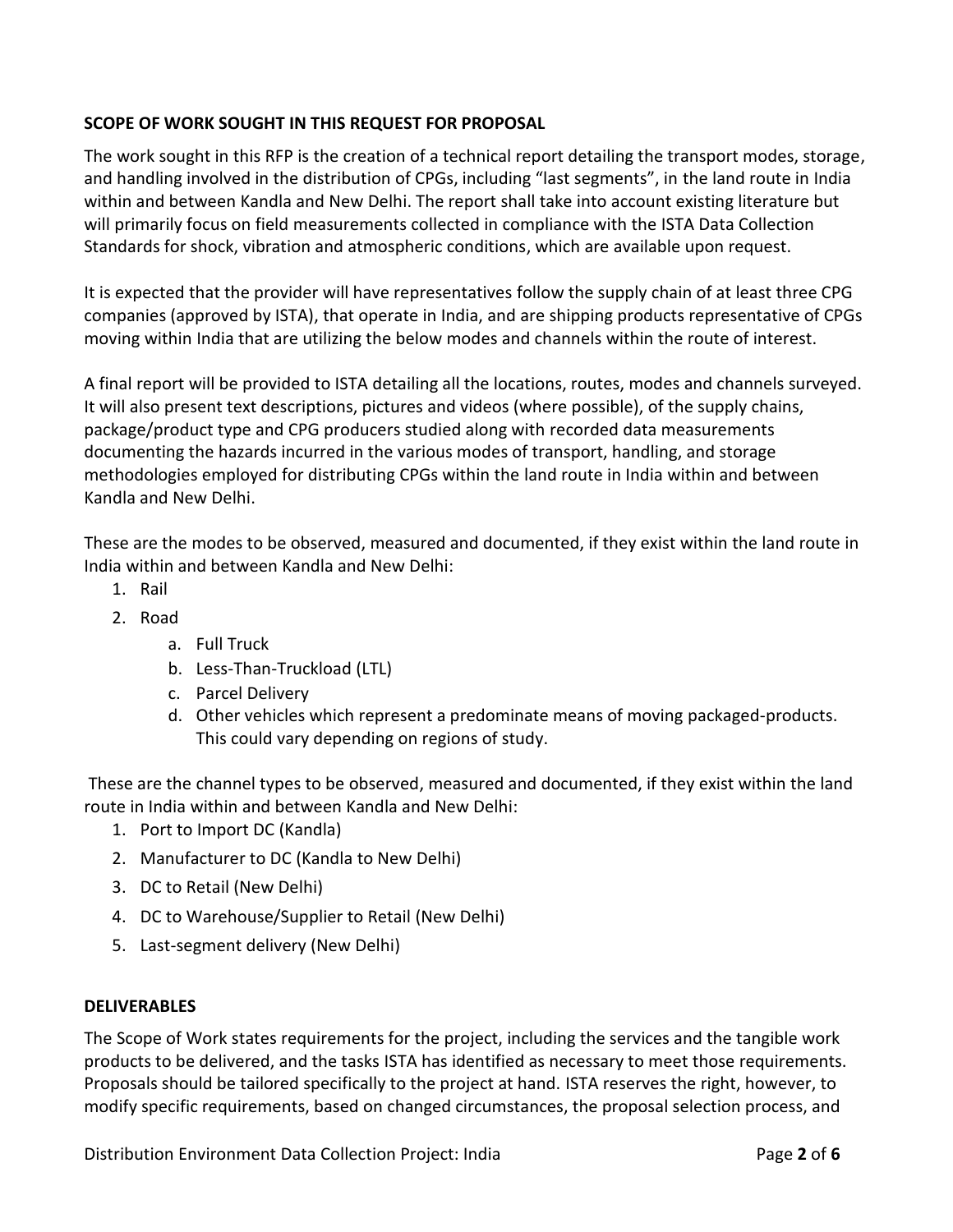contract negotiations with the Applicant(s) selected for negotiations, and to do so with or without issuing a revised RFP. In all cases the final contract will be the governing document of the project. The Applicant must provide in its proposal a detailed proposed scope of work showing how it will meet the RFP requirements.

The deliverables, at a minimum, are:

- A final report detailing all the locations, routes, modes and channels surveyed. The final report should also present text descriptions, pictures and videos (where possible), of the supply chains, package/product type and CPG producers studied along with recorded data measurements documenting the hazards incurred in the various modes of transport, handling, and storage methodologies employed for distributing CPGs within the land route in India within and between Kandla and New Delhi.
- Field data characterizing the types of transport vehicles/modes used to move CPGs within the land route in India within and between Kandla and New Delhi. This information should be detailed in the final report through vibration data measurements, pictures, videos and text descriptions.
- Field data characterizing the types of storage facilities used to store CPGs and the types of handling equipment utilized within the facilities. The report will detail the range of stacking heights for each facility type, stacking patterns, duration of storage and storage methods (i.e. racking, floor stacked, etc). This information should be detailed in the final report through atmospheric data measurements, shock data measurements, pictures, videos and text descriptions.
- Field data characterizing the various types of handling CPGs encounter throughout the supply chain.
	- o Observations of potential hazards or chronic problem areas such as conveyor jams, manual handling where drops or tossing packages occur, unusually long or steep transfer chutes, bridged impacts for elongated packages, center or concentrated impacts for flat packages, etc. should be documented.
	- $\circ$  Any distinct handling practices based upon unique package or product criteria such as fragile products, high value items, big/bulky items, non-corrugated packaging (padded mailers), etc. should be noted.
	- $\circ$  Outbound processes including the pack out of CPGs, loading of trailers, staging (pre & post pack out), packaging materials, etc. should be documented through pictures, videos and text descriptions.
	- $\circ$  All handling types, storage conditions, hazards, etc. identified should have an accompanying distribution hazard category (shock, vibration, compression, environmental) assigned to it.

This information should be detailed in the final report through shock data measurements, pictures, videos and text descriptions of transfers during transport (by mode), receipt and shipping from facilities.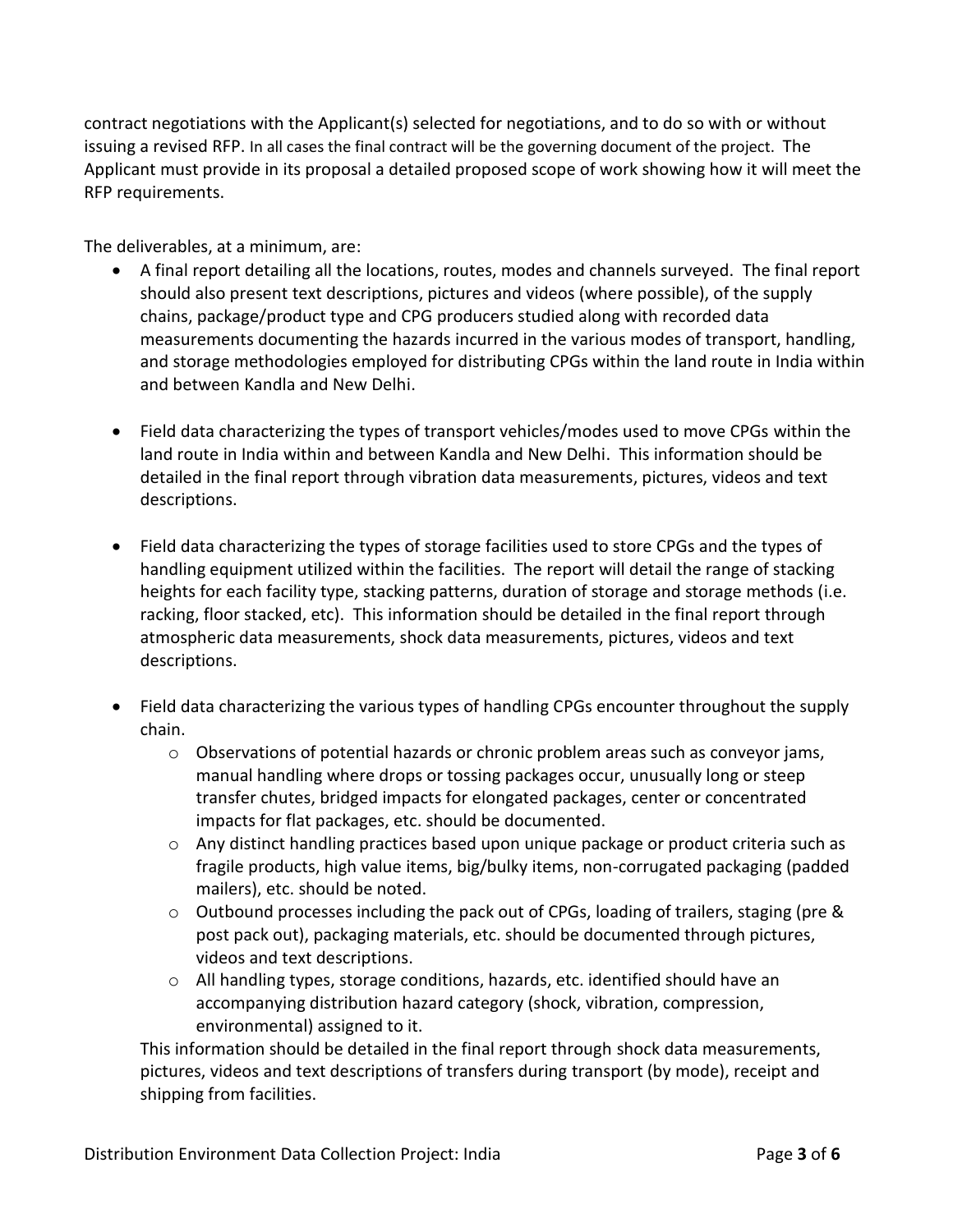- Deviations in documented "standard" processes due to factors such as time of year (i.e. peak season, etc.) or geographic location (i.e. outside processing/storage in warmer climates, etc.) should be identified.
- All atmospheric, shock/drop, and vibration field data measurements should be collected in accordance with the ISTA Data Collection Standards.
- Summarized analysis of the collected data and comparison of the summarized data against the applicable current ISTA 3-Series or 6-Series procedures.
- The report should identify the companies, products and locations of observations and measurements to assure they are representative of the CPGs being shipped in the country. The format of the report and the method of data delivery must be approved in advance by ISTA.

## **MINIMUM QUALIFICATIONS FOR PRINCIPAL CONSULTANT/S**

Knowledge of supply chain components including transport systems, warehousing and handling systems is required. Knowledge of, and experience with transport distribution environment data collection within India is required.

## **Please provide the following items as part of the proposal for consideration:**

## **FORM OF THE PROPOSAL**

Provide two copies (or one electronic version) of the proposal that must include the following sections:

- 1. Qualifications:
	- a. A brief description of the proposing firm /research organization/ individual.
	- b. A detailed description of the proposed individuals that would be assigned to this project, including role, title, experience, and education.
	- c. Examples of similar research projects conducted in the past 5 years, with at least one example of data collection in India.
	- d. At least three references, including the names of individual contacts and telephone numbers.
	- e. Any other qualifications deemed necessary to complete the work if contracted by ISTA.
- 2. Fees:

Give a total cost estimate for time and materials within the scope and timeline you propose, including payment terms and schedule. Progress payments can be considered, provided the proposal identifies how project progress can be verified. (i.e. upon submission of completed literature search, submission of final templates, etc.)

a. The proposal must include the total cost to complete the tasks described in the project scope.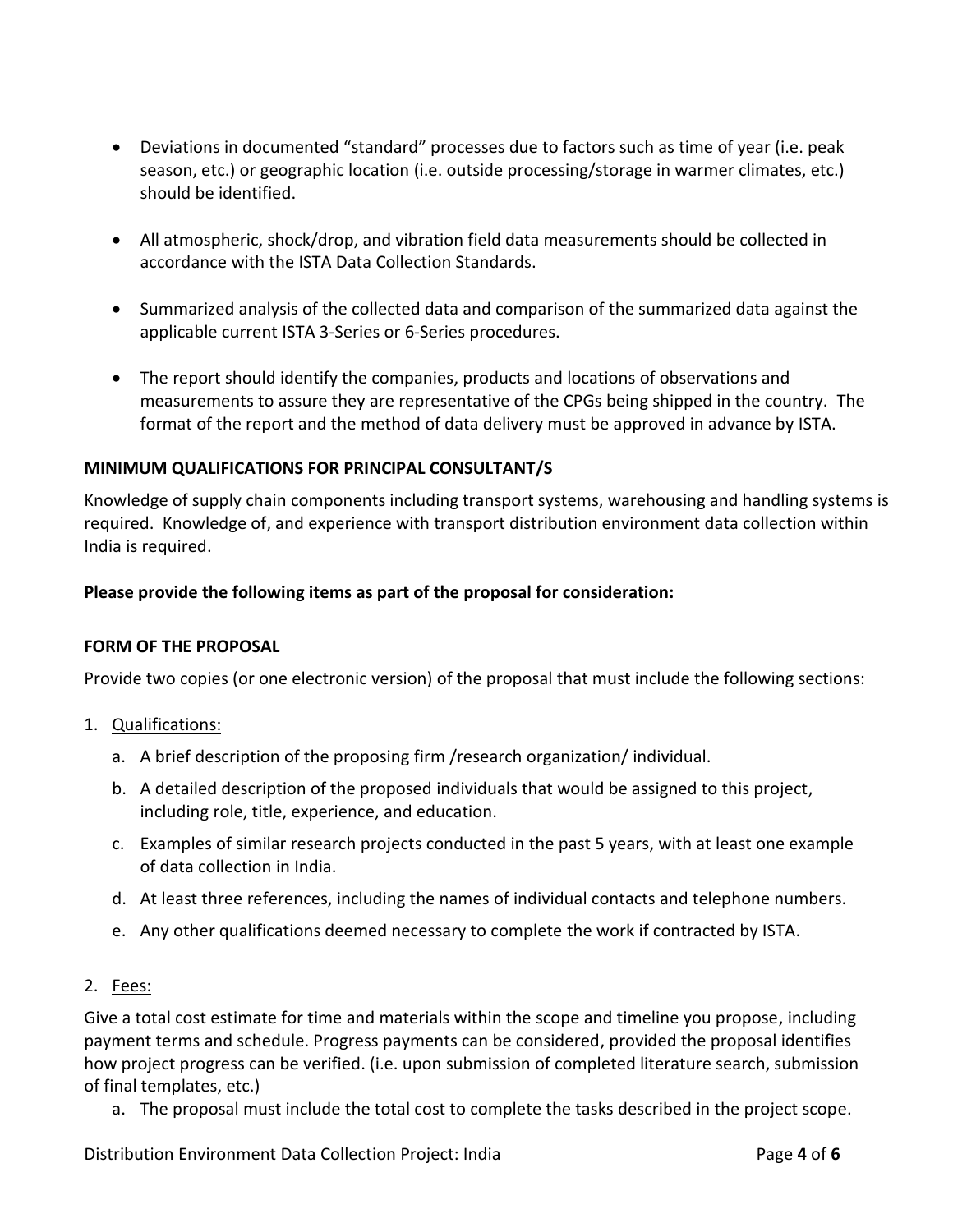- b. The total cost must be broken into the following categories:
	- Data Collection
	- Data Analysis
	- Reporting
	- Overhead limited to no more than 25%.
- c. Include any proposed agreements, including detailed fees and billing information, and service level for this project. Include a list of charges that would be passed on to ISTA (e.g., travel, support staff, photocopies, etc.).
- d. Include representative examples of consultant(s) and support staff that might be involved in specific activities. No more than five examples are requested; each example should include the name of the individual and a brief statement of their qualifications.
- e. List any other fees applicable to the work requested by ISTA, acknowledging they must be approved in advance.
- 3. Project Timeline:

A detailed timeline should accompany the project plan.

4. Conflict Analysis (If necessary):

Assurance that the firm has conducted an initial conflicts analysis and has not uncovered any potential conflicts.

## **SUBMISSIONS**

All proposals must be received by **Monday, December 3, 2018.**

Address proposals to: Brian O'Banion ISTA 1400 Abbot Road, Suite 160 East Lansing, MI 48823 Or by email to [bobanion@ista.org](mailto:bobanion@ista.org)

Questions regarding this RFP or your proposal submission may be addressed to Brian O'Banion at the above email address, or telephone 517-333-3437 ext. 216.

#### **SELECTION PROCESS**

ISTA will evaluate all proposals and may conduct telephone conferences to clarify information such as approach, timing and costs.